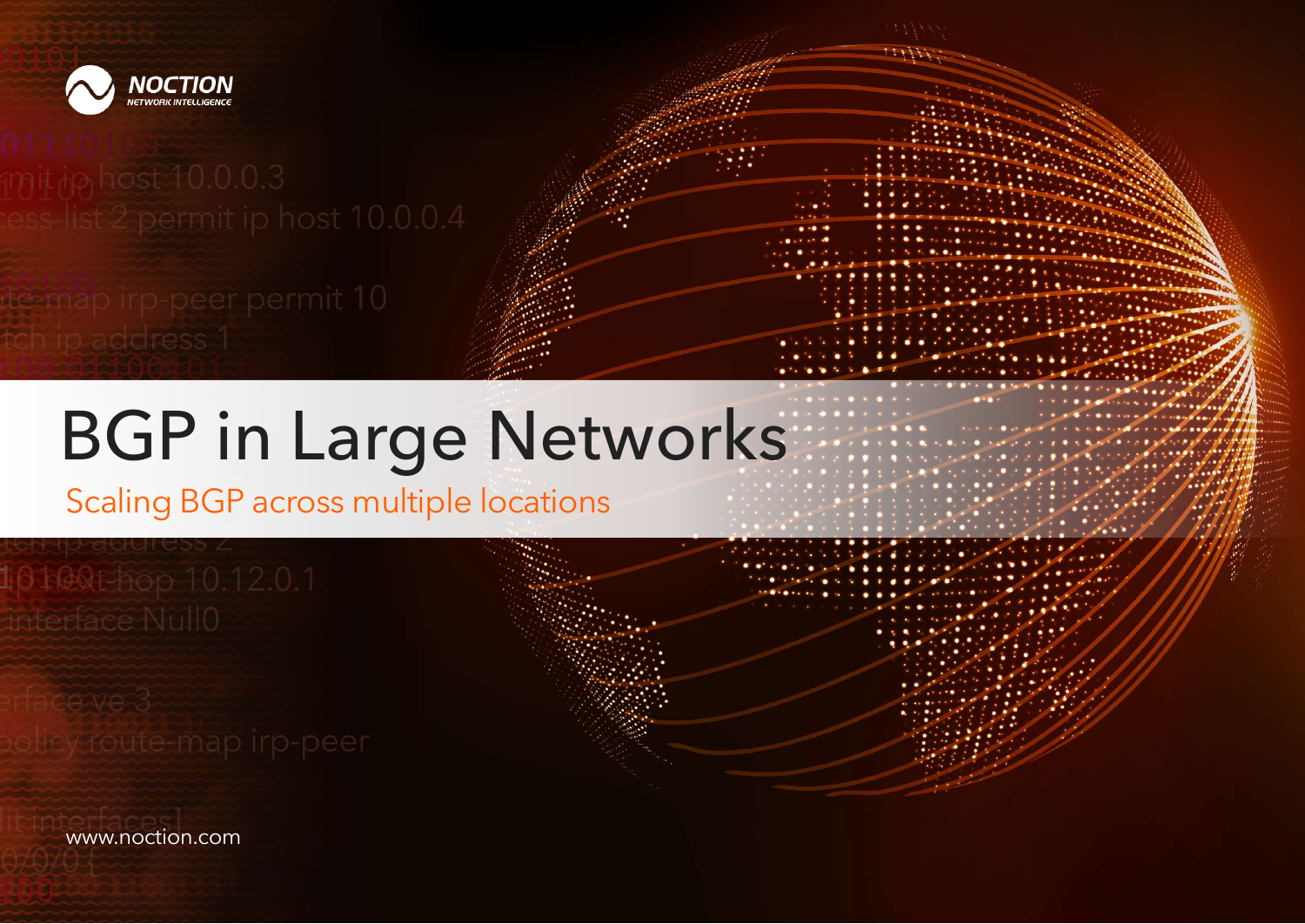# **Table of Contents**



Page 1 of 15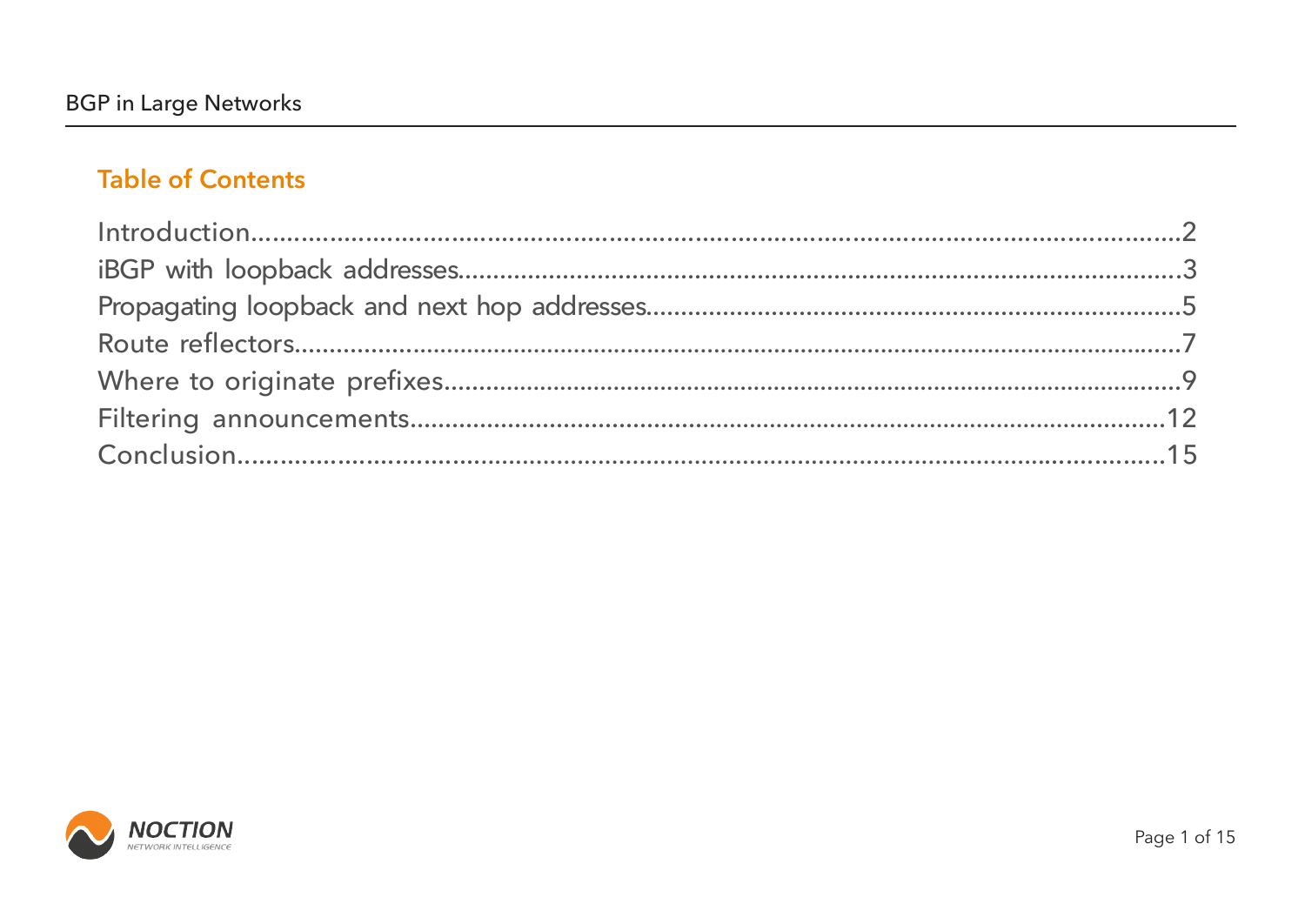Page 2 of 15

- Using iBGP with loopback addresses
- Making sure all routers know next hop and loopback addresses
- Whether to use route reflectors rather than an iBGP full mesh
- Where to originate prefixes
- > Where and how to filter announcements



![](_page_2_Picture_11.jpeg)

However, things do get more complex in networks that span multiple locations and have routers that communicate with other networks over eBGP in more than one location. In those networks, it's important to think about the following:

Implementing BGP has many benefits: it becomes possible to use multiple ISPs at the same time, augment transit service from an ISP with peering with other networks and isolation from problems in ISP networks. If, when using multiple ISPs, one ISP goes down, most of the time BGP automatically reroutes traffic over the other ISP(s). And if an ISP doesn't deliver the desired performance, connecting to another one is just a matter of getting the physical connection in place and a few lines in a router configuration—no renumbering of servers and other systems necessary.

Usually, when an organization implements BGP for the first time, they do this by putting two BGP routers at the edge of their network. Of course just one BGP router would also work, but the second one is required in case the first one fails. The existing internal network is usually left running as before, typically using OSPF routing. This makes for a very simple BGP setup, where each router has the requisite filters to make sure only the network's own IP address block(s) are advertised to the outside world over eBGP (external BGP), an all of one iBGP (internal BGP) session between the two BGP routers. Adding a third and maybe even a fourth router in the same location doesn't change that picture very much.

### **Introduction**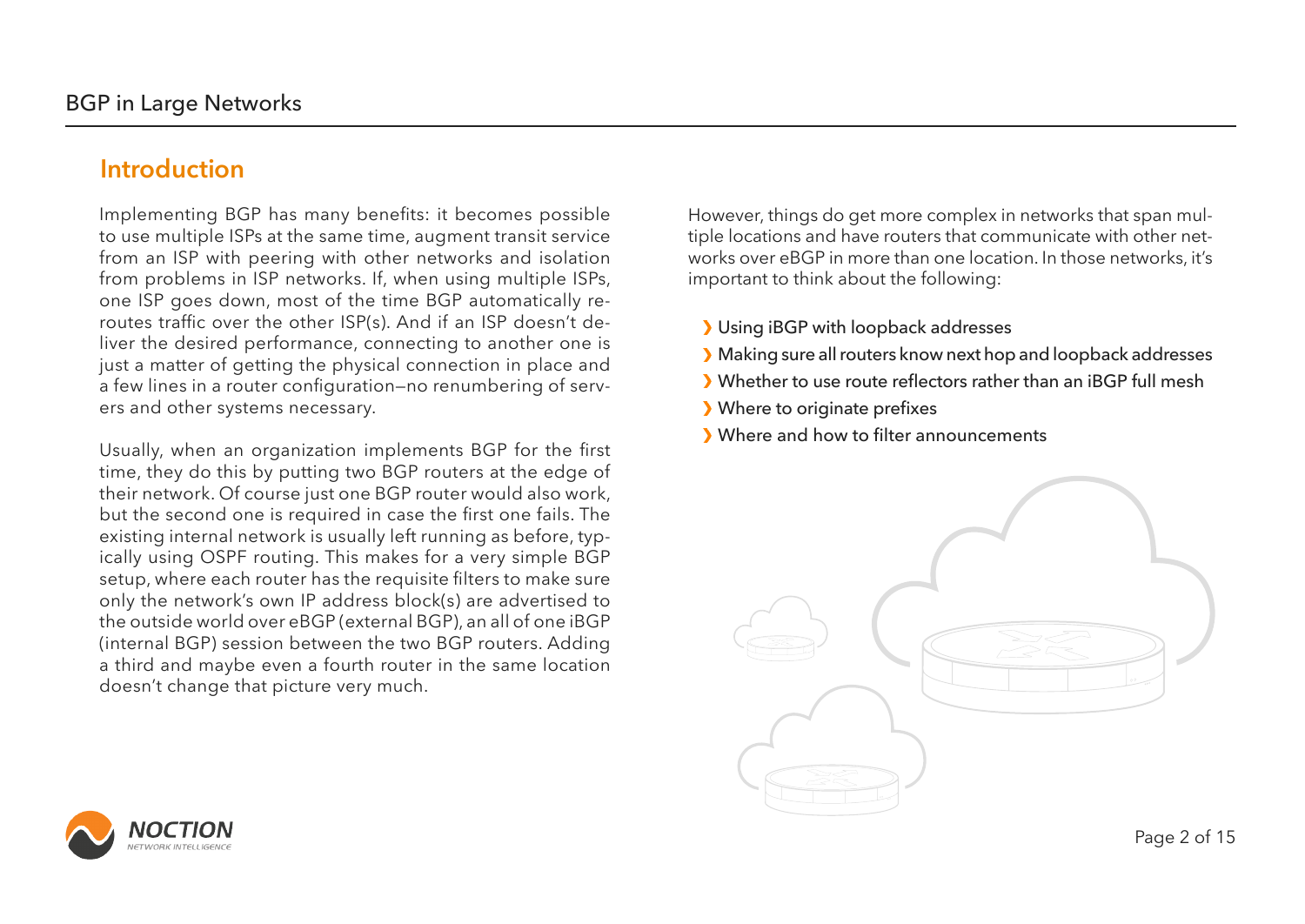Page 3 of 15

When a network only has two BGP routers and those routers are connected using a connection that is very unlikely to go down, the most straightforward iBGP setup is to simply configure it much the same as an eBGP session: by using the interface address of the other router as the neighbor address, as displayed in *Figure 1*.

However, in a larger network the BGP routers typically don't sit right next to each other so it can simply be assumed that the link between them never goes down. Suppose that in the network in *Figure 2* the link between routers 1 and 3 goes down. This means that address 10.0.1.1 on router 1 and address 10.0.1.2 on router 3 are no longer reachable, so all iBGP sessions to and from those addresses go down, even though routers 1 and 3 can still communicate by going through routers 2 and 4.

![](_page_3_Figure_3.jpeg)

*Figure 1: an iBGP session using interface addresses in a small network*

![](_page_3_Figure_6.jpeg)

*Figure 2: iBGP sessions using interface addresses in a larger network*

![](_page_3_Picture_8.jpeg)

### **iBGP with loopback addresses**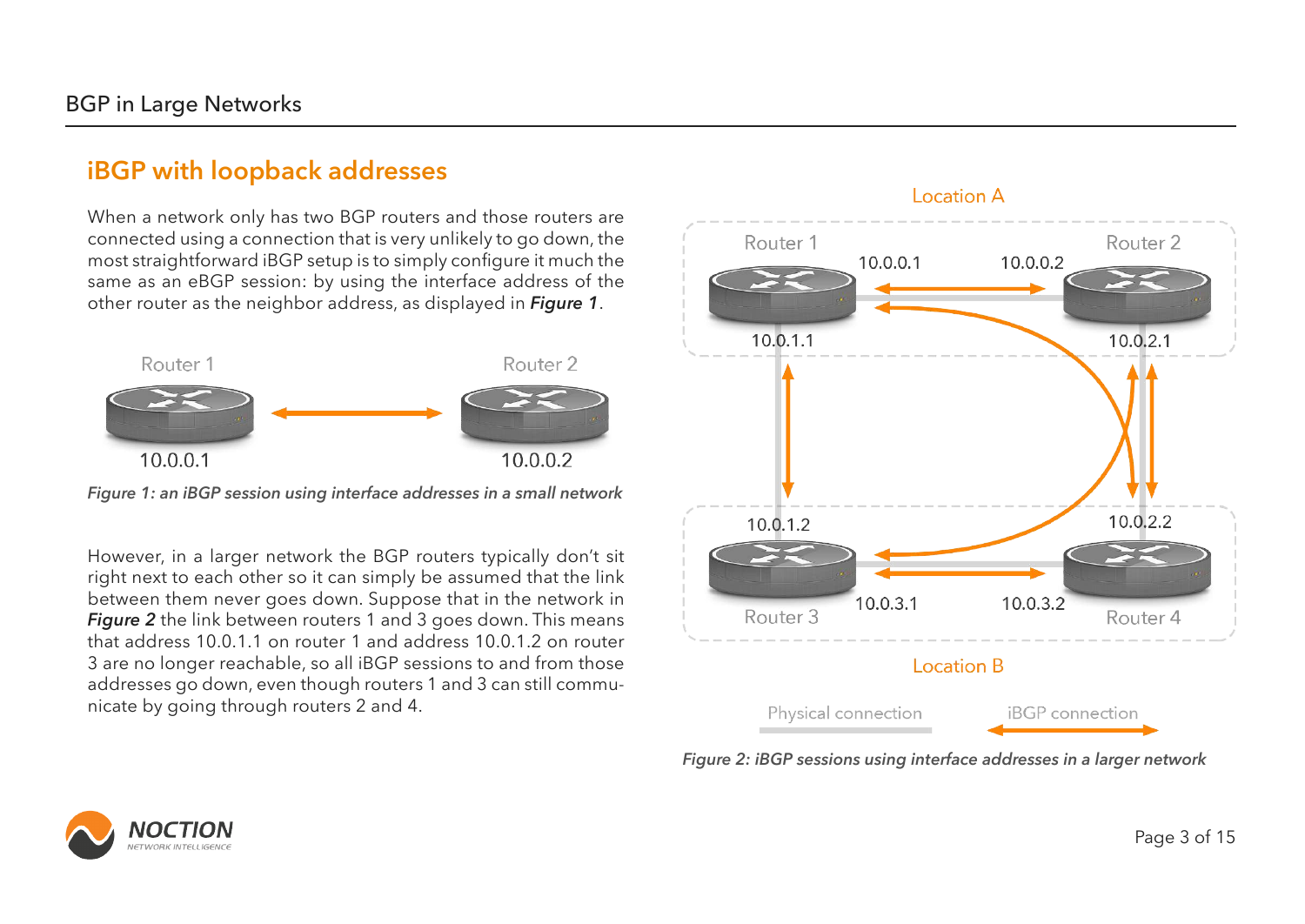Page 4 of 15

By using loopback addresses as the source and destination of iBGP sessions, there is no longer any dependency on a particular interface of a router. This may seem strange, as hosts always use the loopback addresses 127.0.0.1 (IPv4) and ::1 (IPv6). On a host, the loopback address is used for applications to talk to other applications running on the local system. However, on routers, loopback interfaces have a regular address, which can be used for management and control communication.

The difference between a loopback address and the address configured on a regular interface is that the loopback address is always up, while an interface address becomes unreachable when the interface it's configured on goes down. Because loopback interfaces don't connect to anything, it's possible to configure them with an individual /32 (IPv4) or /128 (IPv6) address. However, in order for remote systems to reach a loopback address, it must be injected into an interior routing protocol such as OSPF.

So in *Figure 3*, if the link between routers 1 and 3 goes down, the iBGP session (and all data packets between routers 1 and 3) will flow through routers 2 and 4. When the link between routers 1 and 3 comes back up and then the link between routers 2 and 4 goes down, the iBGP packets as well as data packets between routers 1 and 3 fill flow over the direct link, and now the communication between routers 2 and 4 will also make use of that path.

![](_page_4_Figure_4.jpeg)

*Figure 3: iBGP sessions using loopback addresses*

![](_page_4_Picture_6.jpeg)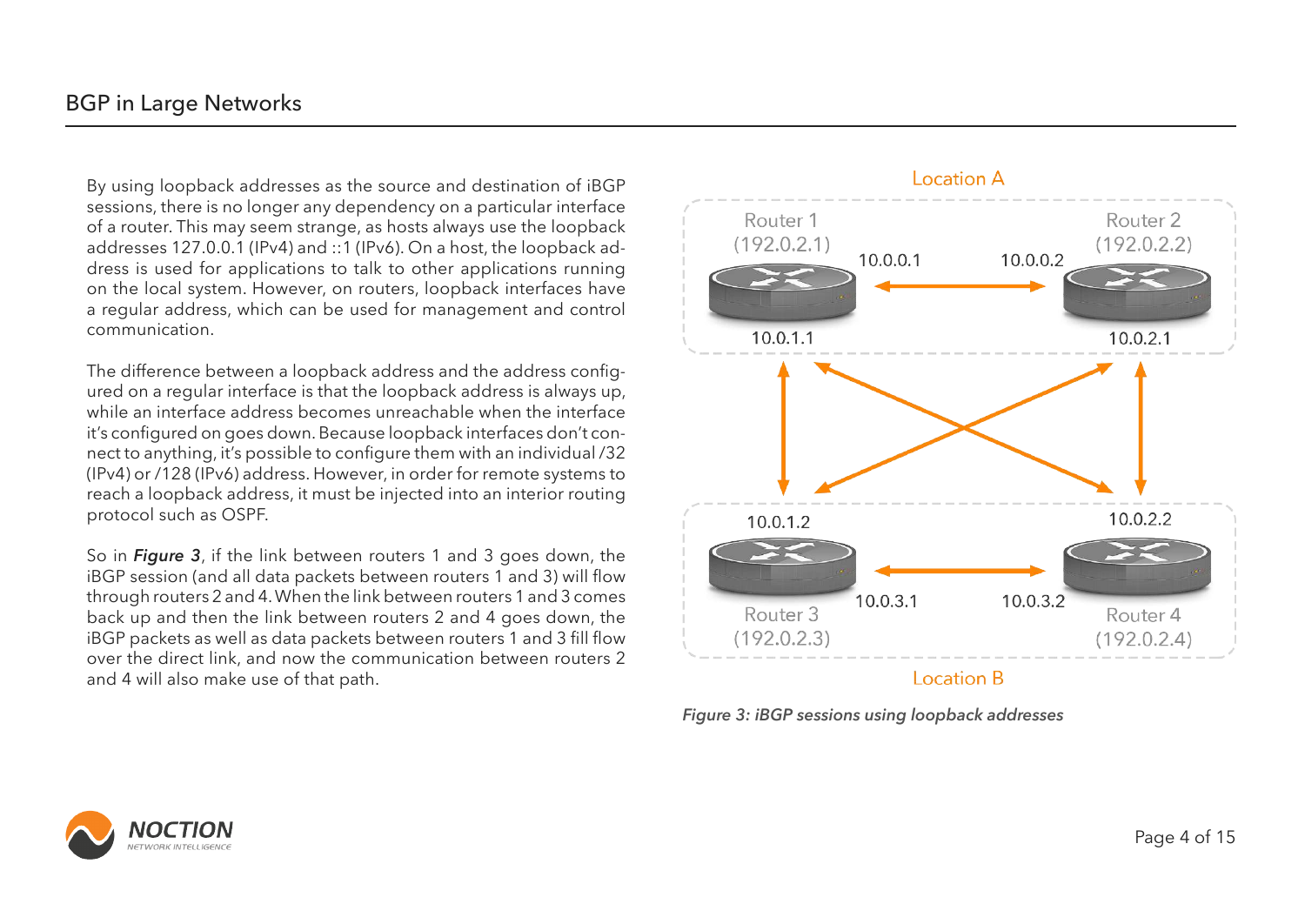#### Page 5 of 15

On a Cisco router, the configuration to use iBGP between loopback addresses would look like this:

The loopback interface gets IP address 192.0.2.1/32. The peergroup ibgp is configured to use the same AS number for the remote routers as the local AS number; this makes the BGP sessions in question iBGP sessions. The update-source line makes sure the router will use the address of the loopback interface as the source address in outgoing BGP updates. Three neighbors inherit the settings configured for the peergroup ibgp.

The configuration above needs one additional thing: other routers in the network need to know where to send their packets for each router's loopback address in order to set up their iBGP sessions. This is accomplished by running an internal routing protocol such as OSPF and then redistributing those loopback addresses into that routing protocol.

eBGP, on the other hand, normally runs between addresses on opposite sides of a shared subnet, and as such each router knows where to send packets addressed to the other by virtue of being connected to that same subnet. However, there is a complication: when a prefix learned over eBGP is propagated over iBGP, its next hop address isn't changed.

For instance, consider *Figure 4*. Router 1 and the ISP router share the 172.31.0.x subnet, so router 1 can reach the ISP router's address 172.31.0.1 without the help from an interior routing protocol. The prefixes router 1 receives from the ISP router then have 172.31.0.1 as their next hop address, which obviously doesn't pose any issues for router 1. However, when router 1 propagates these prefixes to router 2 over iBGP, they'll still have next hop address 172.31.0.1, and router 2 doesn't have a route to that address.

![](_page_5_Picture_8.jpeg)

```
!
interface Loopback0
 ip address 192.0.2.1 255.255.255.255
!
router bgp 65000
 neighbor ibgp peer-group
 neighbor ibgp remote-as 65000
 neighbor ibgp update-source Loopback0
 neighbor 192.0.2.2 peer-group ibgp
 neighbor 192.0.2.3 peer-group ibgp
 neighbor 192.0.2.4 peer-group ibgp
!
```
#### **Propagating Loopback and Next Hop Addresses**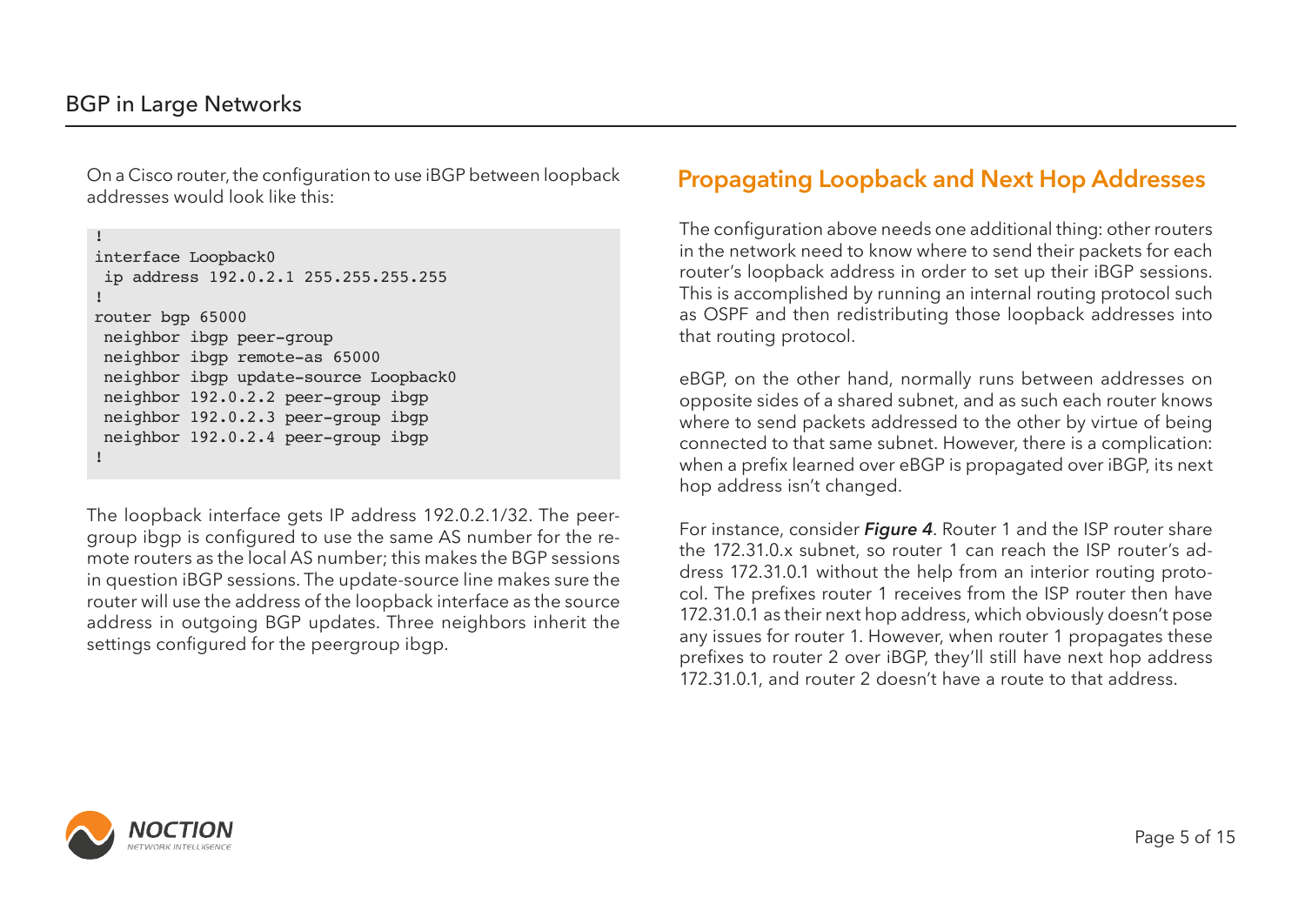Page 6 of 15

#### BGP in Large Networks

![](_page_6_Figure_1.jpeg)

There are two ways to solve this. The first option is to configure next-hop-self on router 1 for the iBGP session towards router 2. Router 1 will then replace the next hop address with its own address (10.0.0.1 in this case) so router 2 doesn't need to know where the address of the ISP router goes. The other option is to redistribute the subnet used between the ISP router and router 1 into the interior routing protocol. Router 2 then knows where packets for 172.31.0.1 go, and thus, where packets for destinations with 172.31.0.1 as their next hop address go.

![](_page_6_Picture_3.jpeg)

Assuming the routers already run OSPF, the following configuration will redistribute connected subnets in OSPF:

By default, redistributed routes appear in OSPF as "external type 2" (E2).

![](_page_6_Figure_8.jpeg)

**NOTE:** As networks grow larger and more complex, using next-hop-self becomes less preferred because it can further complicate already complex networks, for instance, by making traffic flow through a route reflector unnecessarily. So in general, it's better to redistribute next hop addresses into the interior routing protocol.

! router ospf 1 redistribute connected subnets !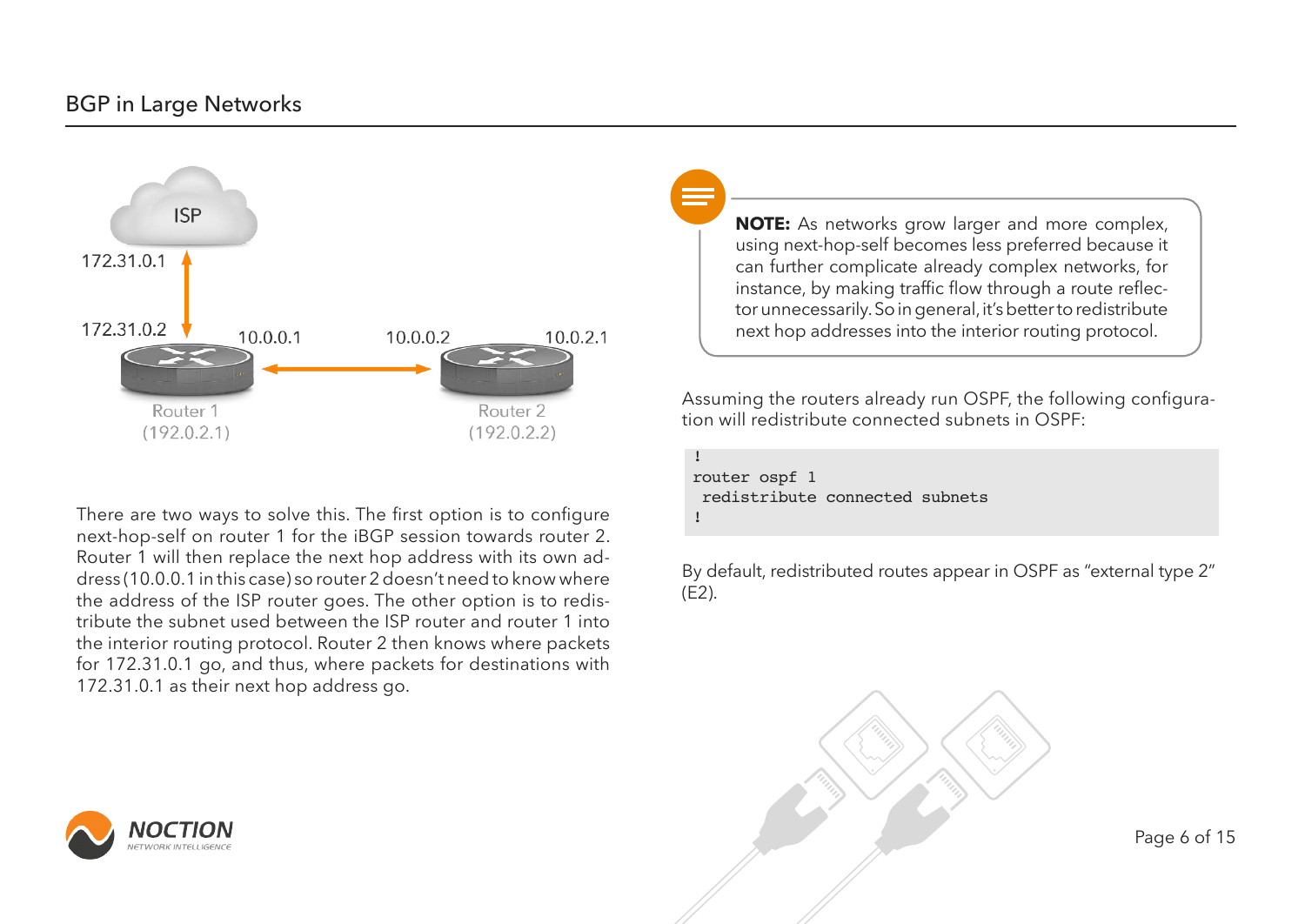Page 7 of 15

To avoid loops, BGP routers are only allowed to learn prefixes over iBGP from the router that advertises them or learned them over eBGP. As a result, every BGP router must have an iBGP session with every other BGP router in the network. In other words: there must be a full mesh of iBGP sessions. In networks with hundreds of routers, maintaining so many iBGP sessions can become a problem. However, long before the router's CPUs get overloaded with iBGP processing, the iBGP full mesh requirement becomes problematic when adding new routers, as this requires configuring all existing routers with a new iBGP session.

- Route reflectors
- Route reflector clients
- > Non-client peers

![](_page_7_Picture_7.jpeg)

There are two ways to avoid the iBGP full mesh requirement: confederations and route reflectors. Confederations split an Autonomous System (AS) into sub-ASes where the full mesh requirement only applies within each sub-AS. However, confederations have fallen out of use. Route reflectors propagate information learned over one iBGP session over other iBGP sessions, implementing additional logic to make sure there can't be any loops. In a network with route reflectors, there are three types of BGP routers:

To further complicate matters, there can be a hierarchy of route reflectors, where a route reflector is in turn a client of another route reflector. However, the configuration is very straightforward:

In this configuration, neighbors 192.0.2.2 and 192.0.2.3 are members of the rrclients peergroup, and thus the route-reflector-client statement applies to them, making them route reflector clients. Neighbor 192.0.2.4 and 192.0.2.5 are in the regular ibgp peergroup and are not route reflector clients. They may be route reflector themselves, or they can be non-client peers.

# **Route Reflectors**

! router bgp 65000 neighbor ibgp peer-group neighbor ibgp remote-as 65000 neighbor ibgp update-source Loopback0 neighbor rrclients peer-group neighbor rrclients remote-as 65000 neighbor rrclients update-source Loopback0 neighbor rrclients route-reflector-client neighbor 192.0.2.2 peer-group rrclients neighbor 192.0.2.3 peer-group rrclients neighbor 192.0.2.4 peer-group ibgp neighbor 192.0.2.5 peer-group ibgp !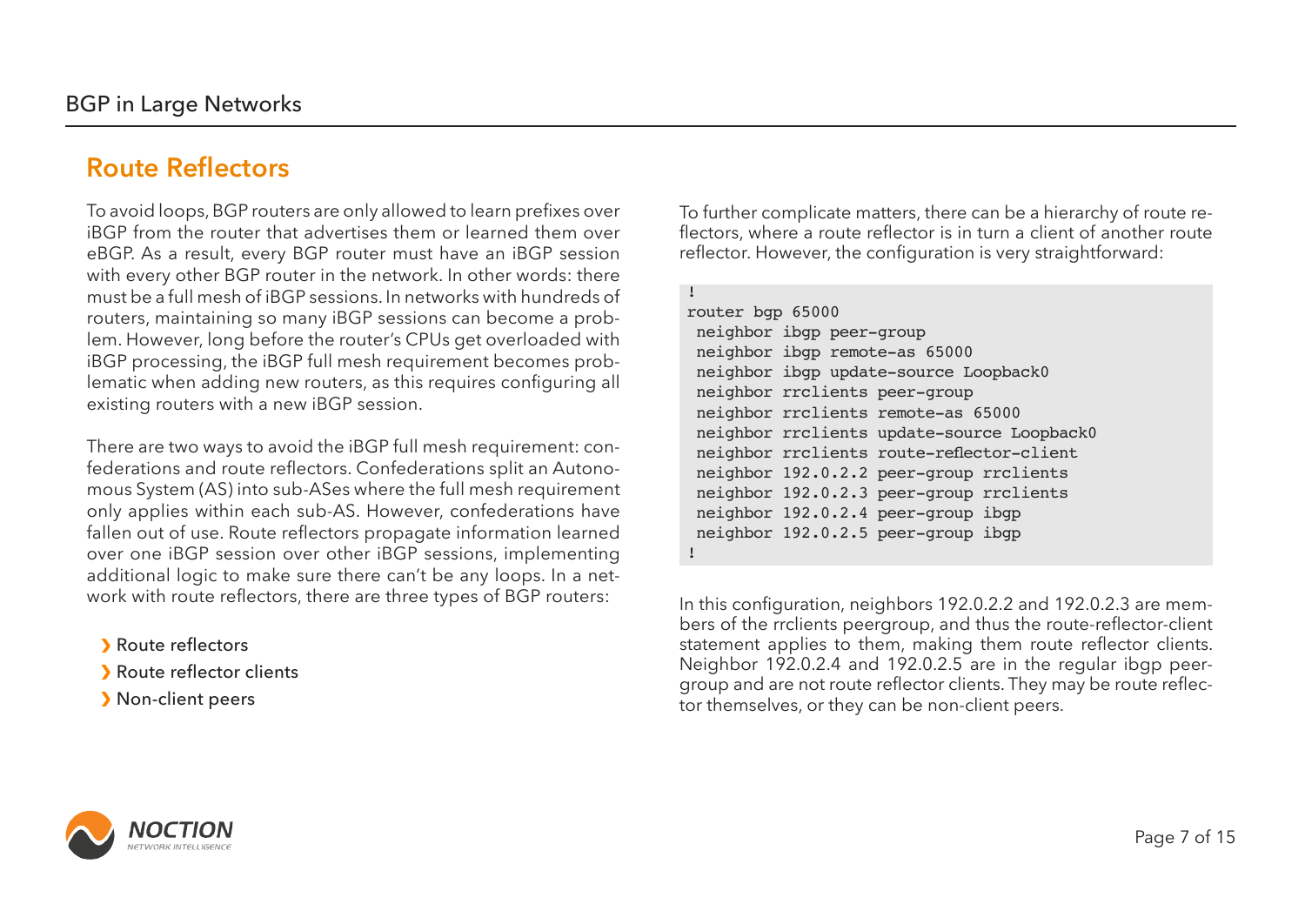Page 8 of 15

#### BGP in Large Networks

**NOTE:** The route-reflector-client keyword on an iBGP session makes the router on the other end of that iBGP session a route reflector client. The client itself doesn't know that it's a route reflector client and doesn't change its behavior.

> **NOTE:** As such, it's best to have at least one route reflector be local to the route reflector clients and/or have route reflectors in all locations that have external connectivity.

![](_page_8_Picture_8.jpeg)

![](_page_8_Picture_9.jpeg)

In this setup, the iBGP full mesh requirement still applies to nonclients 192.0.2.4 and 192.0.2.5, so these still need to have an iBGP session towards each other. The route reflector will propagate iBGP information from the other iBGP routers to 192.0.2.2 and 192.0.2.3, so these routers don't require iBGP sessions with any other BGP routers. However, it's fine for these routers to have additional iBGP sessions, it's just that they don't need to have iBGP sessions to the rest of the BGP routers anymore. In practice, each BGP router should be served by at least two route servers, so when something goes wrong with one route server, the clients don't get disconnected from the iBGP cloud.

It's important to give some consideration to the placement of route reflectors. Suppose that in the network in *Figure 3* routers 1 and 2 are route reflectors. Router 3 now wants to send packets to a destination that is reachable over eBGP through both router 1 and router 4. Router 4 is in the same location as router 3, so under normal circumstances, the shorter internal path towards router 4 would make the path through router 4 more preferred, assuming that the local

![](_page_8_Picture_5.jpeg)

preference, AS path length and MED are all the same. However, to router 1, its own external path is preferred over the path through router 4. So in its capacity as a route reflector, router 1 will propagate its own external path to router 3, effectively hiding the path through router 4. And as a result the packets will travel a longer path across the internal network than would be the case without route reflectors or the case where router 3 has an iBGP session to a local route reflector.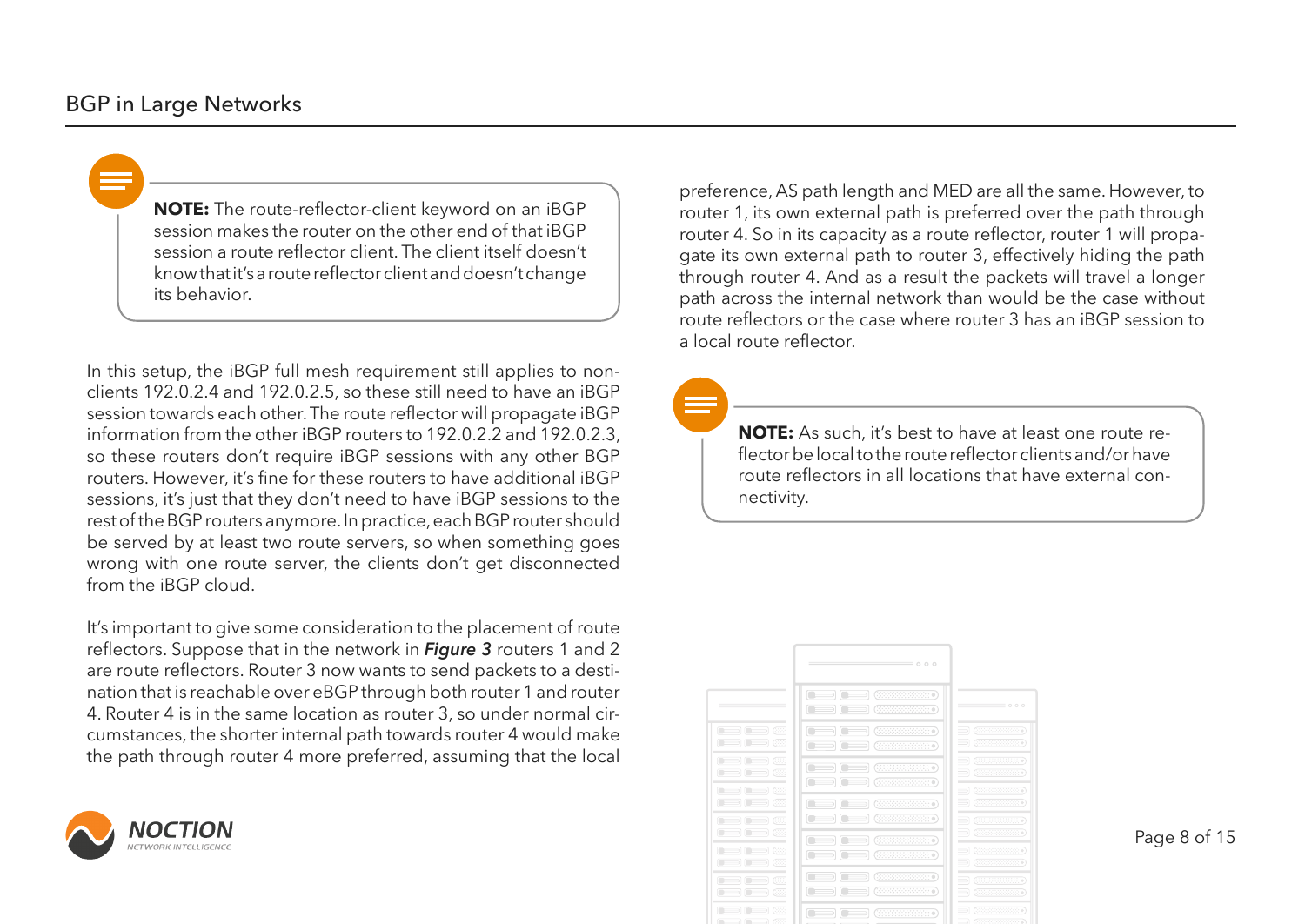Page 9 of 15

But now the connection between locations A and B goes down. This means that when a packet arrives at router 1 or router 2 to an address in 10.0.66.0/23, that packet can't be delivered to its destination. The same for when a packet to an address in 10.0.64.0/23 that arrives at routers 3 or 4.

One solution is to have the addresses used in location A originated in BGP by routers in location A and addresses used in location B by routers in location B. So routers 1 and 2 would originate 10.0.64.0/23 while routers 3 and 4 originate 10.0.66.0/23. Under normal circumstances the announcements will propagate over iBGP so all routers announce both prefixes. The difference is that when the connection between the two locations goes down, the 10.0.64.0/23 prefix doesn't reach routers 3 and 4 so those stop announcing it to their eBGP neighbors and 10.0.66.0/23 doesn't reach routers 1 and 2 and thus their eBGP neighbors. As a result, packets won't end up in the wrong locations so each location can still independently connect to destinations across the internet.

In a network with just two BGP routers, both BGP routers announce all prefixes. They also originate all prefixes. To originate a prefix means that a BGP router is configured to inject a prefix into BGP. It will then announce that prefix over all its iBGP sessions. On its eBGP sessions, a router will advertise/announce all of the network's prefixes (assuming no filters are in place to prevent this). It doesn't matter whether those prefixes are originated by the router itself, or the prefixes are originated by another router and propagated to other routers in the AS over iBGP. Originating prefixes is typically done using network statements with a little help from a null0 route:

> With one exception: even though both locations are connected to the internet, they won't be able to talk to each other. The reason for this is that when both locations use the same AS number, routers 1 and 2 will see their own AS number for the 10.0.66.0/23 prefix advertised by routers 3 and 4 when it arrives over eBGP, which makes BGP think there's a routing loop. So to avoid prob-

**NOTE:** A Cisco router won't originate a route unless that route is present in its routing table. A static route pointing to the null0 interface accomplishes this.

![](_page_9_Picture_5.jpeg)

# **Where to Originate Prefixes**

```
!
router bgp 65000
  network 10.0.64.0 mask 255.255.252.0
!
ip route 10.0.64.0 255.255.252.0 null0
!
```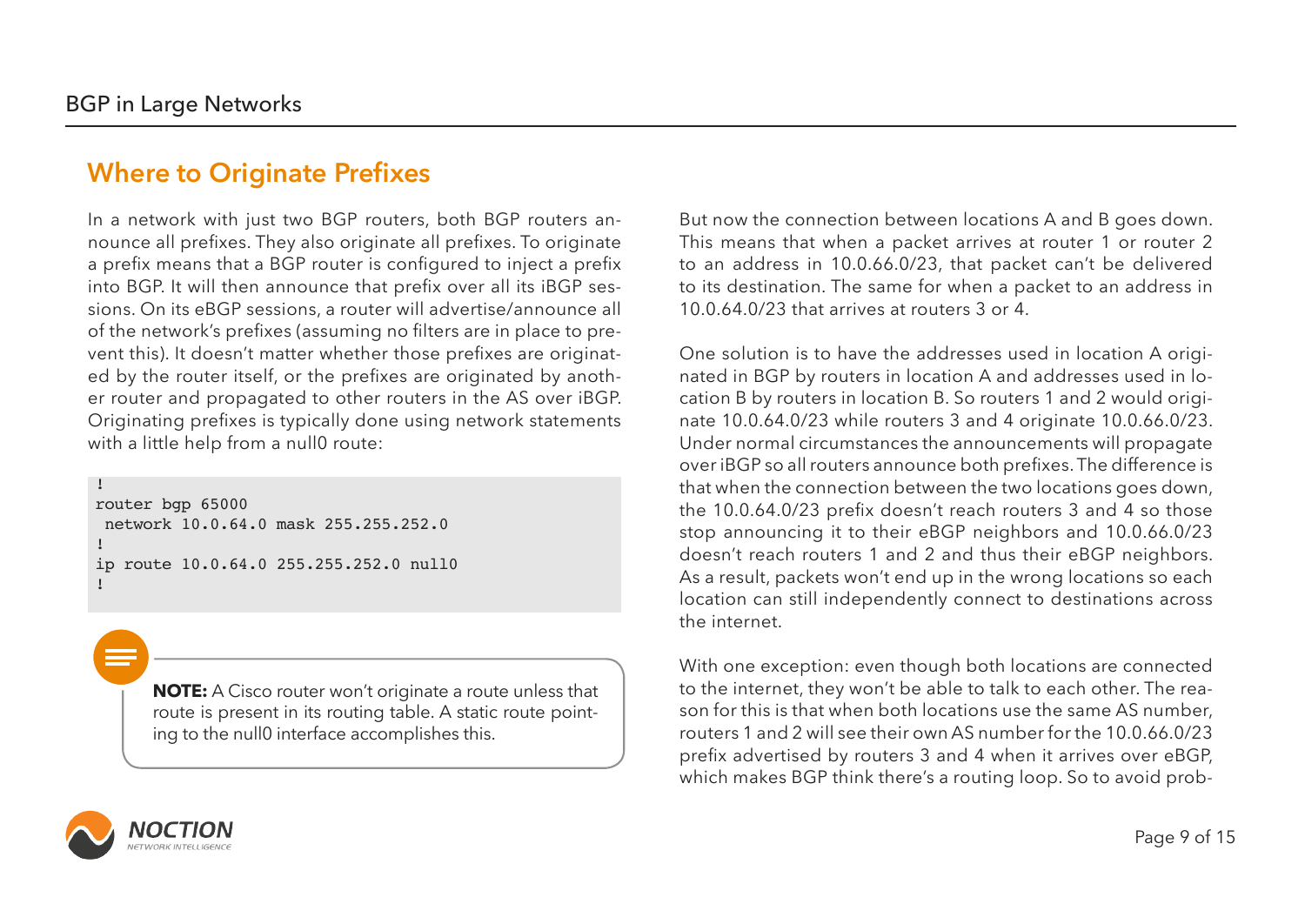Page 10 of 15

One way to solve this is with a default route. Or by static routes towards one or more ISPs for the prefixes used in the other location. However, in this case the static route must have a higher administrative distance than that of BGP, or the static routes will overrule the BGP routes when the connection between both locations is up.

The administrative distance is a value that allows a router to select a route when the same prefix is present in more than one routing protocol. By default, OSPF has a distance of 110. Routes learned over eBGP have a distance of 20, lower than that of (nearly) all other routing protocols, while routes learned over iBGP have a distance of 200, higher than all other routing protocols. So a good distance value for a floating static route (one that normally isn't used but becomes active when other routes disappear) would be 250, and is configured as follows:

Another way to solve this problem is with a tunnel such as a GRE (generic routing encapsulation) tunnel or a VPN tunnel between both locations. Of course in that case it's important to use addresses for the tunnel endpoints that are always reachable, i.e.,

![](_page_10_Picture_6.jpeg)

Selectively advertising prefixes in each location is also predicated on the assumption that it's possible to group the addresses in each location into a number of prefixes that can be independently advertised in BGP. If the network only has a single /24, this won't be possible as a /24 is the smallest block that is generally accepted in BGP. Or maybe the second location only uses a /26. It's also possible for subnets to span multiple locations. In these situations, BGP can't help keep things running when the link between locations goes down. Or perhaps the added complexity required to allow BGP to do this isn't considered worth it.

Obviously, it's helpful to make the connection between locations as robust as possible, perhaps using two independently routed connections. With that in place, it can be a reasonable choice to only announce prefixes in the most important location so the secondary location becomes unreachable when the link between locations goes down—even though the secondary location may still have BGP sessions with one or more ISPs. But because the network's prefix or prefixes are injected in BGP in the other location and the iBGP sessions are down, the BGP routers in the secondary location simply have nothing to announce and thus won't receive any incoming traffic.

!

ip route 10.0.64.0 255.255.254.0 172.20.0.1 250 !

not the network's own 10.0.64.0/22 prefix in our example. A complication with tunnels is that they reduce the maximum packet size. In theory, path MTU discovery (PMTUD) should automatically reduce packet sizes, but in practice this often leads to complications.

lems, BGP ignores all prefixes learned over eBGP with the local AS number in the AS path.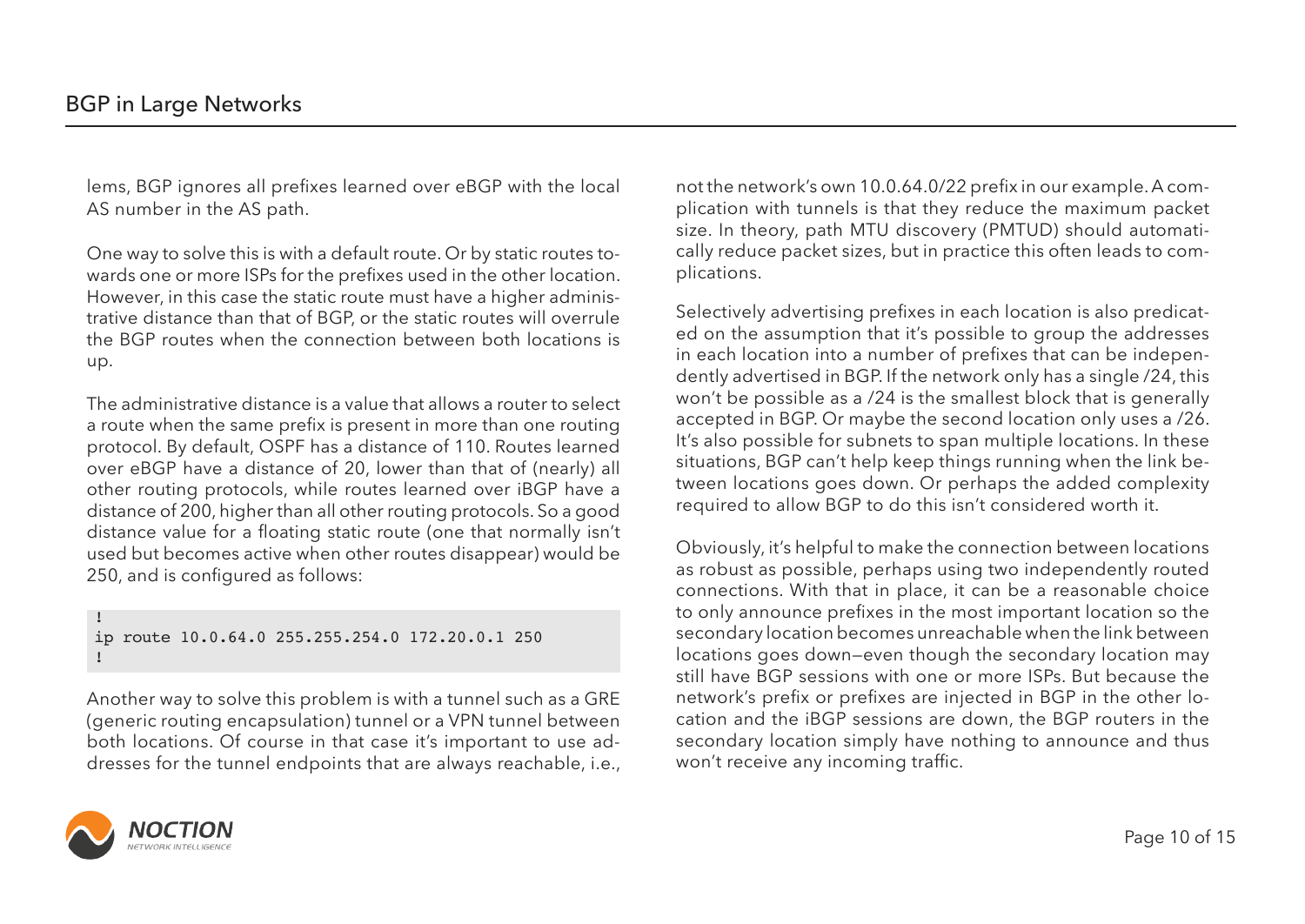#### BGP in Large Networks

Another possibility is the situation shown in *Figure 5*, where a network has its infrastructure in location C where there aren't any eBGP connections available, and then uses internal links to two or more satellite locations where it connects to external networks. In this case, it's best to have two BGP routers that originate the network's prefixes in location C, even though there are no connections to external networks in location C. These BGP routers can be relatively modest, as they don't necessarily need to handle any traffic if other

![](_page_11_Picture_4.jpeg)

devices, perhaps switches and/or firewalls, already handle that. Their sole purpose is to handle the BGP announcements.

The reason to have routers 3 and 4 originate the prefixes is that when the link to location A goes down but router 1 is still connected to external networks, router 1 will automatically stop announcing the network's prefixes and traffic will start flowing through location B because router 2 still receives the announcements over iBGP from routers 3 and 4 and propagates them over eBGP. The same when the link to location B is down but the link to location A is up.

When peering over an Internet Exchange, it's common to have one or more routers that just handle Internet Exchange peering while other routers handle connections to one or more ISPs for the traffic that can't be exchanged over peering. In those cases, the Internet Exchange routers should never originate any prefixes. In general, when a location only has one or more routers for the purpose of connecting to the outside world, without any servers or users or anything else connected, then prefixes shouldn't be originated from that location.

In the simple two-router BGP setup, filtering announcements is very straightforward: each router is configured with the required filters. It's recommended to have two filters, one that only allows the network's own prefixes in outgoing eBGP updates, and one that only allows AS paths with just the network's AS number:

# **Filtering Announcements**

![](_page_11_Figure_1.jpeg)

*Figure 5: Main location C with satellite locations A and B for handling eBGP*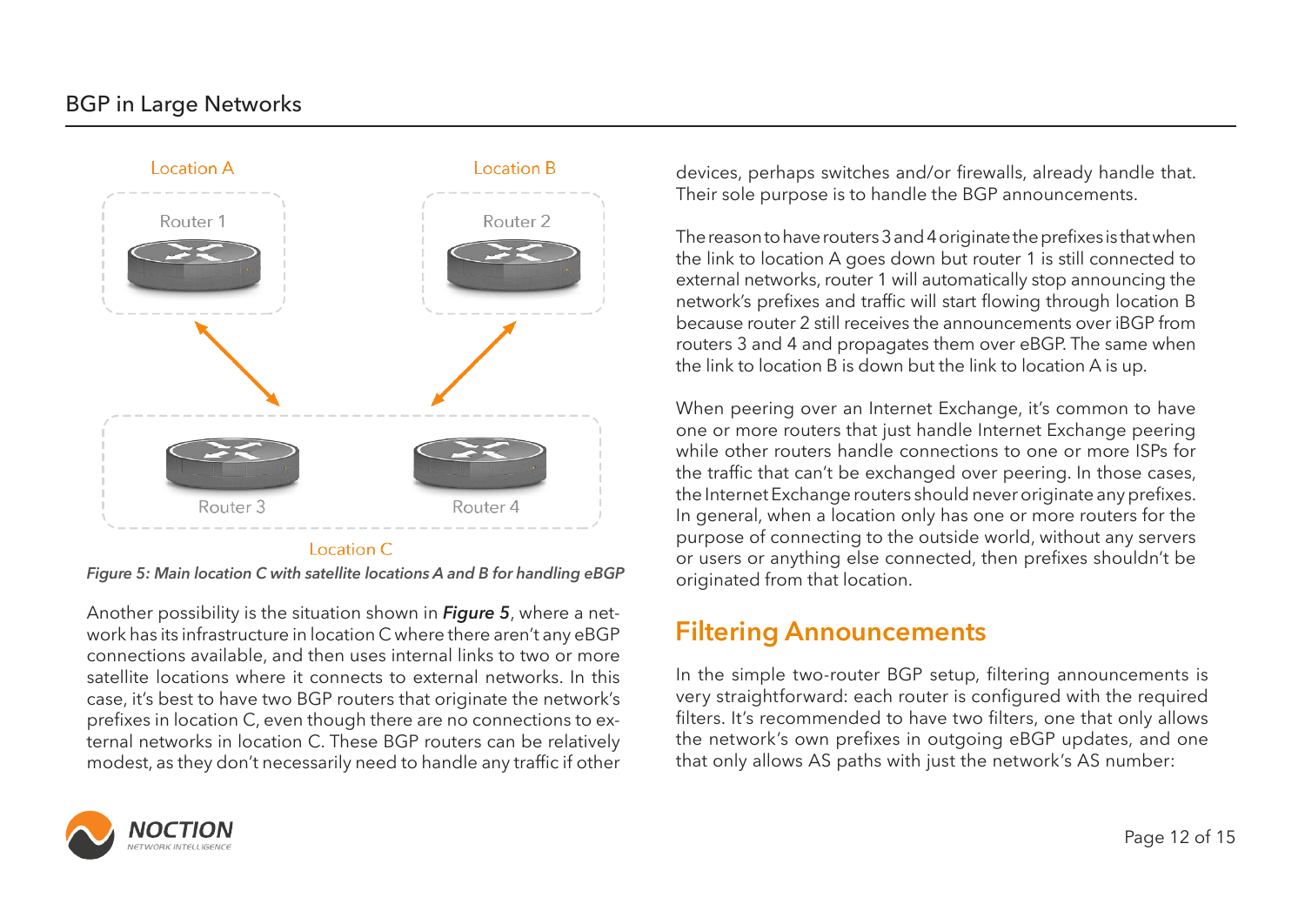Page 12 of 15

#### BGP in Large Networks

In this example, AS path access list 2 only permits empty AS paths. All prefixes received over eBGP have an AS path one or more ASes in it, so those prefixes aren't allowed in outgoing updates. Prefixes originated in the local AS have an empty AS path at the time the filter is applied, the local AS number is added to the AS path between the moment the filter is applied and the moment the update is transmitted over eBGP. The prefix list named export only allows the locally originated /22.

Both the AS path filter list and the prefix list specify what's allowed and then end, depending on the "implicit deny" property of Cisco access lists: everything that is not explicitly allowed by an access list is denied.

Having both access lists in place provides protection against the situation where one of the filters doesn't function properly.

![](_page_12_Picture_5.jpeg)

This way, it's possible to update a filter by pasting a new one to the router's command line as follows:

With two filters present, the AS path access list still makes sure no improper updates leak out to the rest of the world while the modified prefix list is being pasted into the configuration. And yes, without a second filter, that does happen. If the BGP neighbor has a prefix limit applied to the session, the updates that slip through can easily be enough to trigger the maximum prefix limit so it's necessary to ask the other side to clear the session manually. So when only a single filter is present, be sure to use a more conservative way to modify filters; i.e., by adding/removing individual lines rather than replacing the entire filter.

```
!
router bgp 65000
  network 10.0.64.0 mask 255.255.252.0
  neighbor 172.19.0.1 remote-as 65065
 neighbor 172.19.0.1 filter-list 2 out
  neighbor 172.19.0.1 prefix-list export out
!
ip as-path access-list 2 permit ^$
!
ip prefix-list export permit 10.0.64.0/22
!
ip route 10.0.64.0 255.255.252.0 null0
!
```

```
!
no ip prefix-list export
ip prefix-list export permit 10.0.64.0/22
ip prefix-list export permit 10.0.64.0/23
ip prefix-list export permit 10.0.66.0/23
!
```
**NOTE:** During the moment or two that the export prefix list isn't present (even though it's referenced in the BGP section of the configuration), all updates are allowed through.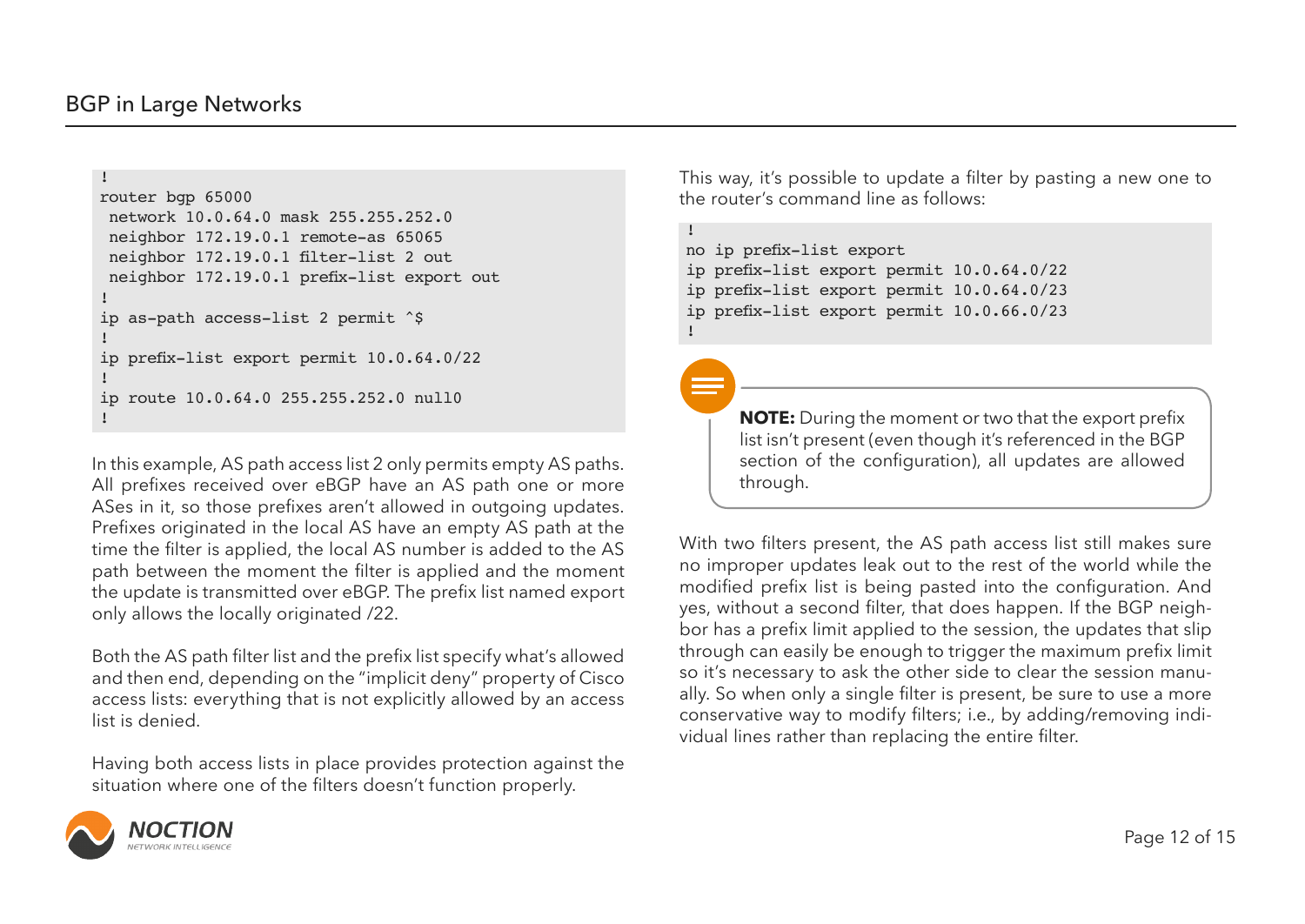However, in larger networks having an outgoing AS path access list as well as an outgoing prefix list comes problematic. In really large networks, those filters may become unmanageably large. But even in medium-sized networks, having to reconfigure all routers when a new prefix gets added quickly becomes problematic. This is especially true in ISP networks where new customers often bring new prefixes and new ASes that should be allowed by the filters.

An alternative to enumerating all ASes and prefixes that are allowed is to tag all prefixes that should be advertised with a community and then filter on that community on outgoing eBGP sessions. This is a little more complex initially, but the big advantage is that it's only necessary to filter prefixes on the routers where they're originated or are learned over eBGP. This means the configurations of all other routers remain unchanged when a new prefix is added.

This is the configuration for a router that originates a prefix:

Because typically, ISPs don't do much filtering on the peering sessions between them, it's of paramount importance for ISPs to make sure they only allow legitimate advertisements from their customers. So here, once again two filters are used: an AS path filter list and a prefix list make sure only the prefixes that belong to the customer are accepted. The AS path filter list uses a regular expression that matches the beginning of the AS path (the ^ character) followed by the customer's AS number a space: 64999\_. That sequence is put between parentheses so the + character applies to the entire sequence, allowing it to be present one or more times. Then the \$ character marks the end of the AS path, so there is no room for any other AS numbers. In other words: the customer may announce prefixes with an AS path that contains the customer's own AS number one or more times, but no other AS numbers.

The prefix list allows two prefixes. If a prefix is allowed by both the AS path filter and the prefix list, the route map custa-in is applied, which applies the community 65000:2 to the prefix. The additive keyword preserves the community values that were already present. The route map also sets the local preference to 200, so routes received directly from the customer are always preferred over the same prefixes learned from other ISPs.

At this point, the BGP table holds prefixes with community 65000:1 that are originated within the network itself and prefixes with community 65000:2 that were learned from customers. The following configuration allows these prefixes to be advertised to external (non-customer) networks.

![](_page_13_Picture_8.jpeg)

```
!
router bgp 65000
 network 10.0.64.0 mask 255.255.252.0 route-map set-
self
!
ip route 10.0.64.0 255.255.252.0 null0
!
route-map set-self permit 10
  set community 65000:1
!
```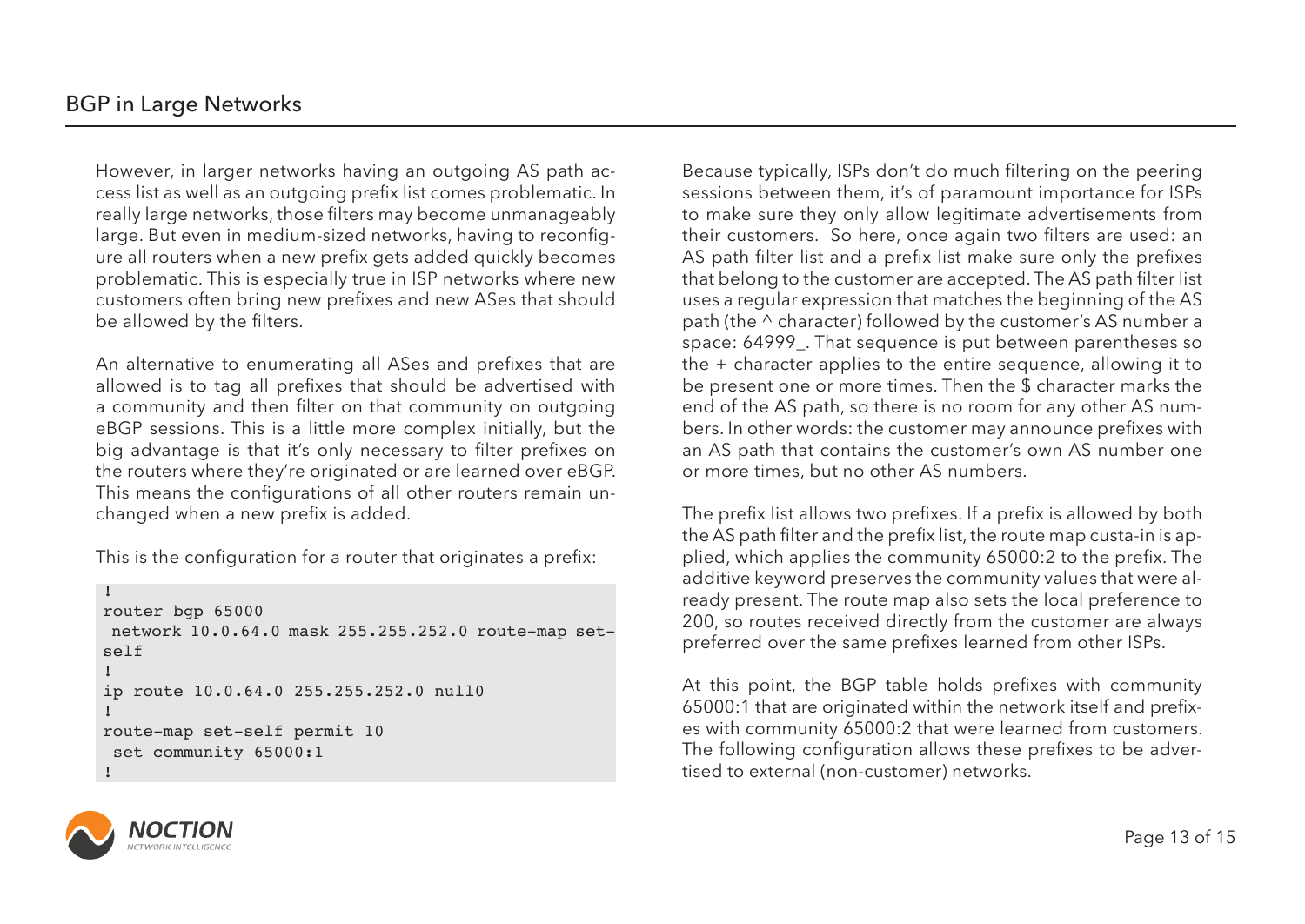Page 14 of 15

This configuration is the same on all the network's routers, whether those routers originate prefixes or learn prefixes from customers or not.

```
!
router bgp 65000
 neighbor 172.19.0.1 remote-as 65065
 neighbor 172.19.0.1 route-map strip-comm in
 neighbor 172.19.0.1 route-map allow-out out
!
ip community-list standard del-comm permit 65000:1
ip community-list standard del-comm permit 65000:2
!
ip community-list standard allowed-out-deny deny 65000:1
ip community-list standard allowed-out-deny deny 65000:2
ip community-list standard allowed-out-deny permit
!
route-map strip-comm permit 10
 set comm-list del-comm delete
!
route-map allow-out deny 10
 match community allowed-out-deny
!
route-map allow-out permit 20
 set comm-list del-comm delete
!
```
![](_page_14_Picture_4.jpeg)

The route map allow-out is a bit more unusual, as it uses deny 10 for the first clause rather than the expected permit 10. The match then points towards the allowed-out-deny community list. There, things get a bit tricky, because here the communities that should actually be allowed are denied, while all prefixes that don't have either of these communities on them are permitted. But because this is a deny route map clause, the prefixes matched in the match section are actually denied and filtered out. The prefixes denied in the community list have now encountered a double negative and are therefore permitted to progress further.

Of course the same effect could have been achieved with a regular permit route map and a deny community filter... Except that in that case, a match would simply have allowed the prefixes to be advertised—with no opportunity to apply any further route map actions. In this example, the prefixes that survive the deny 10 clause (because they have the 65000:1 or 65000:2 community) go on to the permit 20 clause. There, the 65000:1 and 65000:2 communities are removed because the rest of the internet doesn't have any use for them. At this point, it's also pos-

![](_page_14_Picture_7.jpeg)

In this configuration, the BGP session with AS 65065 is configured with two route maps: one that is applied to incoming updates and one that is applied to outgoing updates.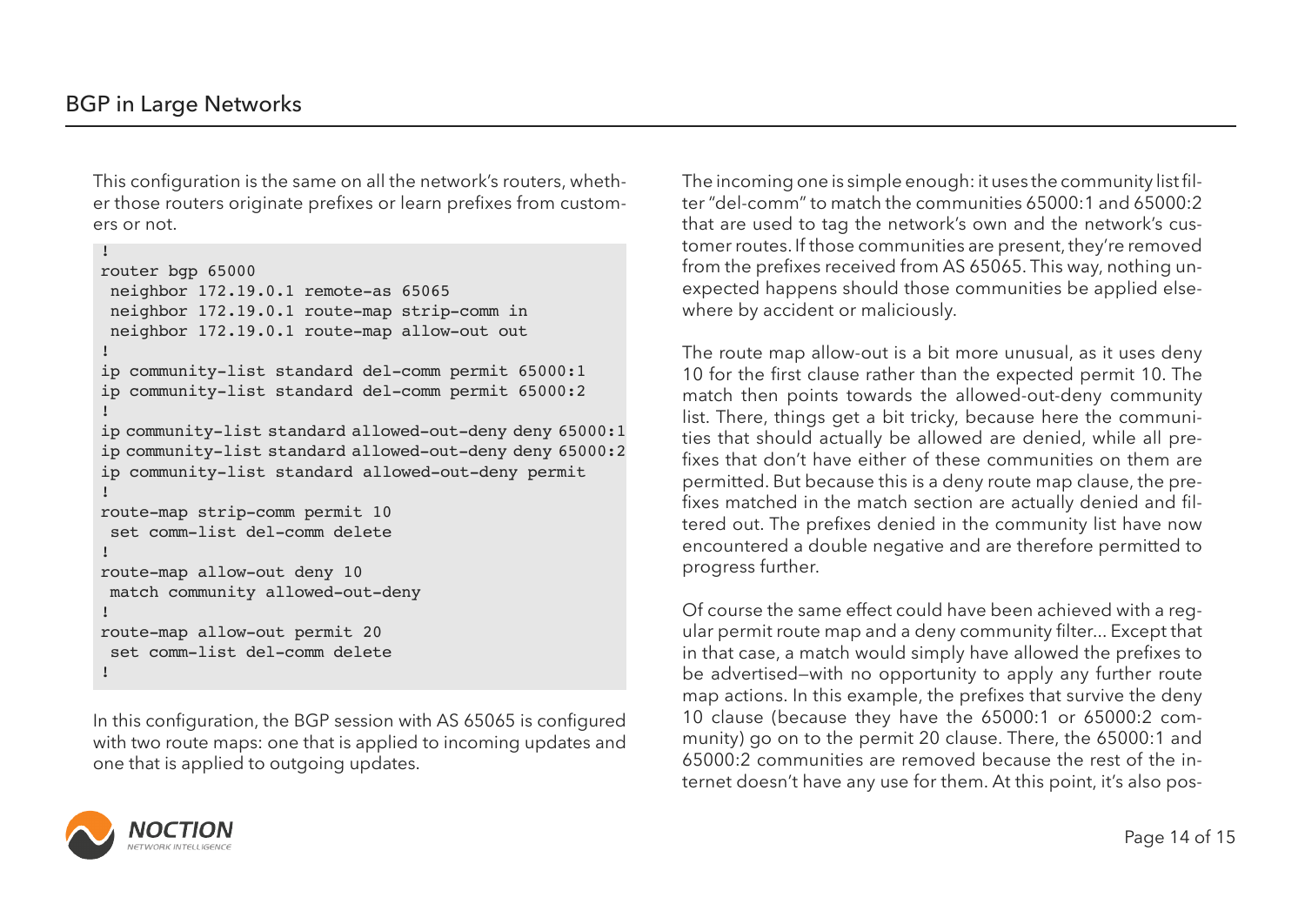Page 15 of 15

! ip prefix-list import deny 10.0.64.0/22 le 32 ip prefix-list import permit 0.0.0.0/0 le 24 !

sible to apply additional actions, such as setting the Multi Exit Discriminator or performing AS path prepending.

Note that the above only applies to outgoing filters on BGP sessions to other networks. There are also two other types of filters that are important: incoming filters on BGP sessions and outgoing filters on router interfaces.

Although ISPs advertise connectivity to the entire world in BGP, there are two types of prefixes that are best filtered out from ISPs and peering partners: the network's own prefixes and internet exchange prefixes. By accepting more specific routes towards its own address space, a network may be tricked into sending traffic for internal destinations towards an external network. And accepting more specific routes for an internet exchange peering LAN leaves a network vulnerable to mistakes that may take down its peering sessions. As such, it's best to filter out these prefixes and all more specific sub-prefixes:

This filter filters out the 10.0.64.0/22 prefix as well as all longer (more specific) prefixes that fall within that /22, such as 10.0.64.0/23, 10.0.66.0/23, 10.0.64.0/24, 10.0.65.0/24 and so on. It then permits all prefixes as long as the prefix length is at least (le = less or equal) 24 bits.

On the interfaces that connect to ISPs and peering partners, it's best practice to only allow outgoing packets with source addresses that belong to the network. So if a computer connected to the network sends out packets with spoofed source addresses, those packets aren't propagated to the rest of the internet. (See [BCP](https://tools.ietf.org/html/bcp38)  [38.](https://tools.ietf.org/html/bcp38)) However, these anti-spoofing filters don't have to be applied at the edge of the network. They can also be applied on the interfaces that receive packets from servers or users.

**NOTE:** Сustomer prefixes should not be filtered in this manner. If the connection to a customer goes down, the customer's prefixes may legitimately arrive through one of the customer's other ISPs.

![](_page_15_Picture_6.jpeg)

As BGP networks grow, they inevitably get more complex. But with some careful planning, it's possible keep a larger BGP network functioning in a straightforward manner so unnecessary extra work and mistakes can be minimized.

![](_page_15_Picture_11.jpeg)

# **Conclusion**